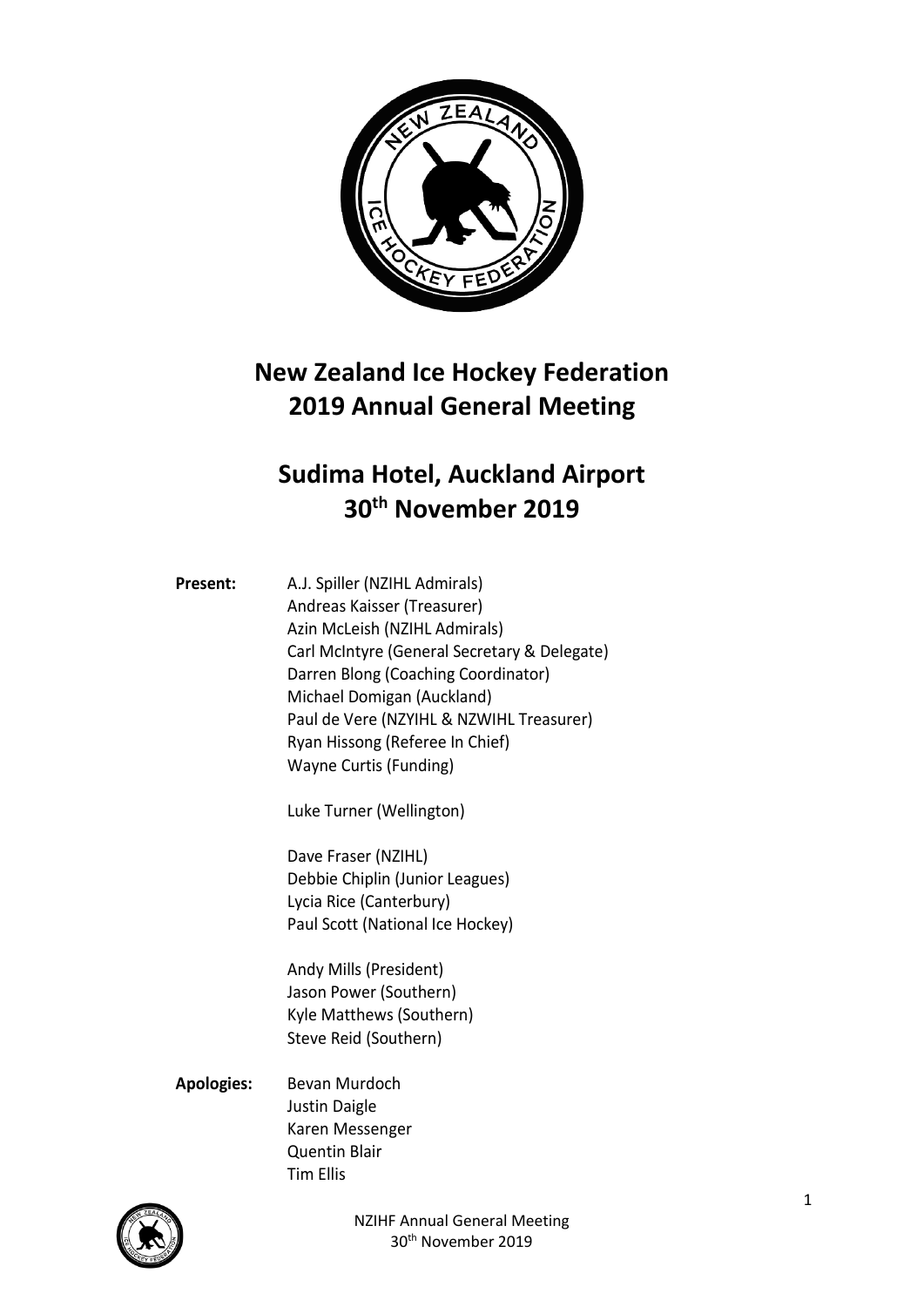| <b>Members Present</b>                                                        | Meeting opened 10:00am.                                                                                                                                                                                                                                                                                                                                                                                                                                                                                                                                                                                                                                                                             |                                                                                                                       |
|-------------------------------------------------------------------------------|-----------------------------------------------------------------------------------------------------------------------------------------------------------------------------------------------------------------------------------------------------------------------------------------------------------------------------------------------------------------------------------------------------------------------------------------------------------------------------------------------------------------------------------------------------------------------------------------------------------------------------------------------------------------------------------------------------|-----------------------------------------------------------------------------------------------------------------------|
| & Apologies                                                                   |                                                                                                                                                                                                                                                                                                                                                                                                                                                                                                                                                                                                                                                                                                     |                                                                                                                       |
|                                                                               | Apologies as above.                                                                                                                                                                                                                                                                                                                                                                                                                                                                                                                                                                                                                                                                                 |                                                                                                                       |
| <b>Minutes of</b><br>December 2018<br><b>Annual General</b><br><b>Meeting</b> | Minutes accepted as true and accurate record of<br>December 2018 Annual General Meeting.                                                                                                                                                                                                                                                                                                                                                                                                                                                                                                                                                                                                            | Moved by Reid.<br>Seconded by Chiplin.<br>Approved.                                                                   |
| <b>Matters Arising</b>                                                        | No matters arising.                                                                                                                                                                                                                                                                                                                                                                                                                                                                                                                                                                                                                                                                                 |                                                                                                                       |
| <b>Reports</b>                                                                |                                                                                                                                                                                                                                                                                                                                                                                                                                                                                                                                                                                                                                                                                                     |                                                                                                                       |
| <b>President</b>                                                              | Mills provided verbal summary of report.<br>• 2018 and 2019 a period of facilitating much<br>needed changes. Many thanks to supportive<br>Management Committee during this time.<br>• Leagues have been delivering good hockey and<br>good results.<br>Developing national camp strategy has delivered<br>positive results, highlighted by coaching<br>symposium.<br>Great to see Officials being appointed to<br>international postings.<br>• Need to focus on growing 5x strong regions,<br>driven from within each region.<br>Winter Games another highlight for this year,<br>delivered positive financial results.<br>Strong relationships formed during this time<br>with key IIHF officials. | Mills moved report.<br>Seconded by Power.<br>Approved.                                                                |
| <b>General Secretary</b>                                                      | McIntyre provided verbal summary of report.<br>2019 Has been a year of learning and improving<br>existing policies and procedures<br>Thank you to supportive portfolio holders and<br><b>Management Committee</b><br>Highlight seeing success of U12 tournament, this<br>is the future of the sport and player base.                                                                                                                                                                                                                                                                                                                                                                                | Moved by McIntyre.<br>Seconded by Curtis.<br>Approved.                                                                |
| <b>Treasurer - NZIHF</b>                                                      | Kaisser provided verbal summary of report.<br>Financial accounts are an "as is" report. Still to<br>be audited and approved.<br>NZIHF is in good financial position, thanks to<br>sensible spending choices.<br>• Continued work on chasing up player debts.<br>Started working on handover to<br>Karen<br>Messenger, work in progress and going well so                                                                                                                                                                                                                                                                                                                                            | Kaisser moved<br>portfolio report.<br>Seconded by<br>McIntyre<br>Approved.<br>Financial accounts to<br>be approved by |

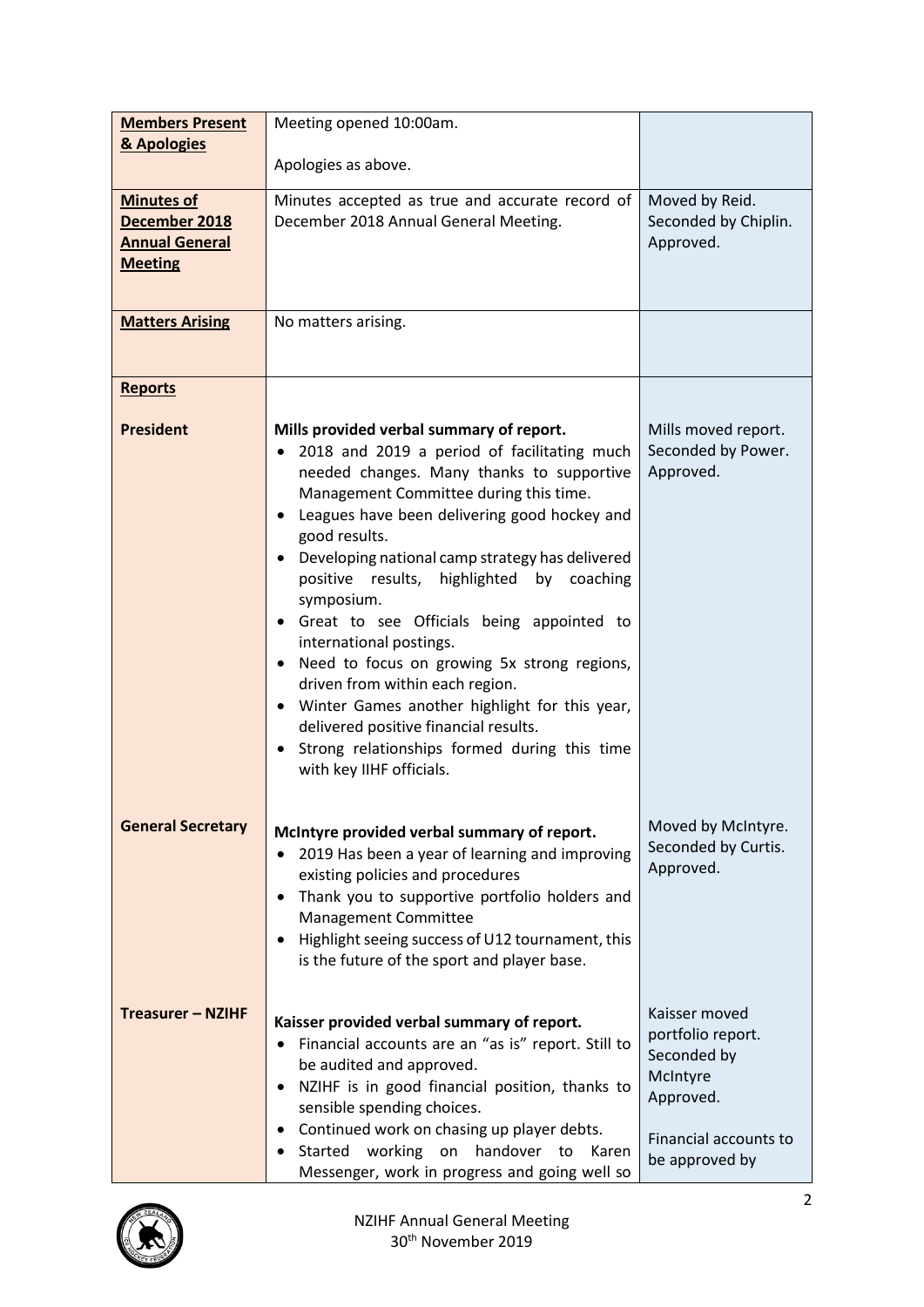|                                             | far.                                                                                                                                                                                                                                                                                                                                                                                                                                                                                                         | Management<br>Committee once<br>audited.                                                                                                                          |
|---------------------------------------------|--------------------------------------------------------------------------------------------------------------------------------------------------------------------------------------------------------------------------------------------------------------------------------------------------------------------------------------------------------------------------------------------------------------------------------------------------------------------------------------------------------------|-------------------------------------------------------------------------------------------------------------------------------------------------------------------|
| Treasurer $-$<br><b>NZWIHL &amp; NZYIHL</b> | de Vere provided verbal summary of report<br>Busy year with youth leagues. Thanks to Chiplin<br>for work on budgets<br>Some issues with chasing bills from Bantam<br>$\bullet$<br>leagues<br>• Accounts currently with Rotto & Associates for<br>review, to be approved subject to final audit.<br>Some funding received for Bantam & Midgets<br>this year for flights.                                                                                                                                      | Portfolio report<br>Moved by de Vere.<br>Seconded by Kaisser.<br>Approved.<br>Financial accounts to<br>be approved by<br>Management<br>Committee once<br>audited. |
| <b>Funding</b>                              | Curtis provided verbal summary of report<br>Disappointing year from funding - Go Fund were<br>contracted to assist with funding but didn't<br>deliver results.<br>Curtis took over and<br>managed funding<br>internally. Discussion with Sport NZ has advised<br>funding for national teams is difficult, rather<br>should be targetting youth leagues regionally<br>instead.<br>McIntyre added that funding strategy may<br>change in the next 5-10 years, so we need to<br>develop long term strategy too. | Moved by Curtis.<br>Seconded by Mills.<br>Approved.                                                                                                               |
| Registrar                                   | Kaisser provided verbal summary of report<br>Numbers in registrar report are not correct.<br>$\bullet$<br>Southern supplied numbers were inaccurate.<br>Also issue with Canterbury LTP numbers.<br>NZIHF needs to develop easier and more<br>٠<br>accurate process for regions to<br>supply<br>membership data<br>To be investigated further, with consultation<br>from regions, to develop a long-term solution.<br>Report moved subject to correction of registrar<br>data.                                | Moved by Kaisser.<br>Seconded by Spiller.<br>Approved.                                                                                                            |
| <b>National Ice</b><br><b>Hockey</b>        | Scott provided verbal report<br>National Ice Hockey report is per the GMs of<br>respective leagues. Any questions to be directed<br>to league GMs.                                                                                                                                                                                                                                                                                                                                                           | Moved by Scott.<br>Seconded by Reid.<br>Approved.                                                                                                                 |

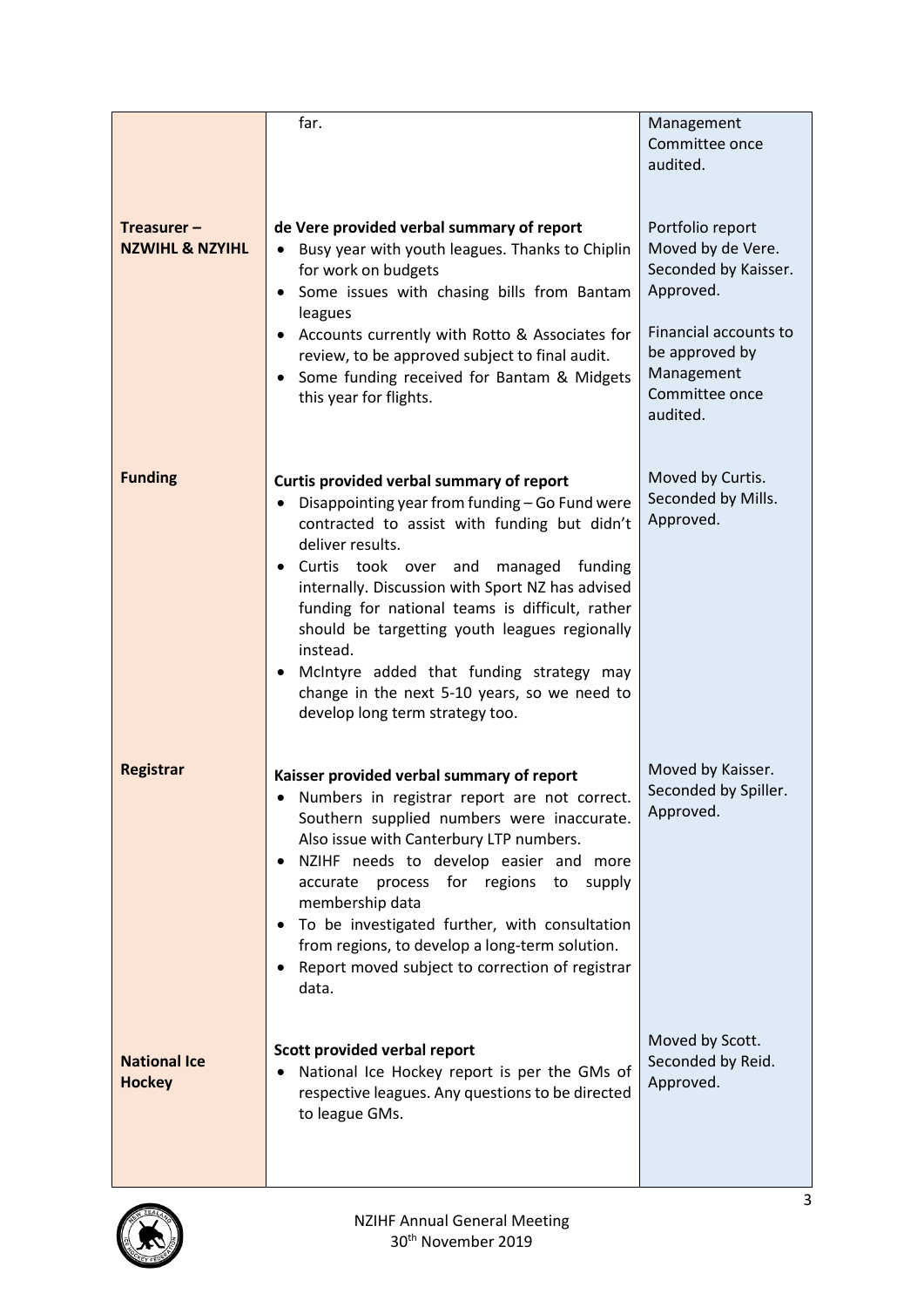| <b>International Ice</b>   | McIntyre provided verbal summary of report                                                                      | Moved by McIntyre.                        |
|----------------------------|-----------------------------------------------------------------------------------------------------------------|-------------------------------------------|
| <b>Hockey</b>              | Busy year working to put together teams and                                                                     | Seconded by Curtis.                       |
|                            | tournament packages, being finalised currently                                                                  | Approved.                                 |
|                            | for 2020                                                                                                        |                                           |
|                            | • NZIHF needs to determine what the long-term<br>vision is for our national teams which will help               |                                           |
|                            | develop strategy                                                                                                |                                           |
|                            |                                                                                                                 |                                           |
|                            |                                                                                                                 |                                           |
| <b>NZIHL</b>               | Kaisser provided verbal summary of report                                                                       | Moved by Kaisser.<br>Seconded by de Vere. |
|                            | Frustrating first year as GM, due to amount of<br>issues brought forward by teams.                              | Approved.                                 |
|                            | Biggest frustration people criticising but not<br>$\bullet$                                                     |                                           |
|                            | providing solution or alternatives.                                                                             |                                           |
|                            | Improvements made to disciplinary processes<br>$\bullet$                                                        |                                           |
|                            | this year.                                                                                                      |                                           |
|                            | Post-season meeting outcomes have delivered                                                                     |                                           |
|                            | good results<br>• NZIHL teams need to have more buy in and                                                      |                                           |
|                            | provide feedback - eg: Events Manual                                                                            |                                           |
|                            |                                                                                                                 |                                           |
|                            |                                                                                                                 |                                           |
|                            |                                                                                                                 |                                           |
| <b>Women' Hockey &amp;</b> | Brent Smith provided written report.                                                                            | Moved by Chiplin.                         |
| <b>NZWIHL</b>              | Kaisser brought forward that women's league<br>٠                                                                | Seconded by Mills.                        |
|                            | games are being played at unfair times for these                                                                | Approved.                                 |
|                            | players. Senior women's league should be                                                                        |                                           |
|                            | treated equally to Men's league.                                                                                |                                           |
|                            | Issues with ice time fall back to planning being<br>$\bullet$<br>performed so late in the year/too close to the |                                           |
|                            | season.                                                                                                         |                                           |
|                            |                                                                                                                 |                                           |
| <b>Senior Players</b>      |                                                                                                                 |                                           |
|                            | Portfolio vacant                                                                                                |                                           |
|                            |                                                                                                                 |                                           |
| <b>Junior Players</b>      | Chiplin provided verbal summary of report                                                                       | Moved by Chiplin.                         |
|                            | • Positive feedback from all leagues, need to see                                                               | Seconded by Kaisser.<br>Approved.         |
|                            | how we can schedule games to reduce time off                                                                    |                                           |
|                            | school<br>· U18s challenging due to discipline issues.                                                          |                                           |
|                            | Discipline document needs to be clearer and                                                                     |                                           |
|                            | more concise for all involved to manage.                                                                        |                                           |
|                            | · Scheduling should be worked on well in                                                                        |                                           |
|                            | advance. Delays on receiving NZIHL schedule                                                                     |                                           |
|                            | impacts junior leagues scheduling.                                                                              |                                           |
|                            | Thanks to de Vere, McIntyre and Mills for<br>assistance                                                         |                                           |
|                            |                                                                                                                 |                                           |
|                            |                                                                                                                 |                                           |

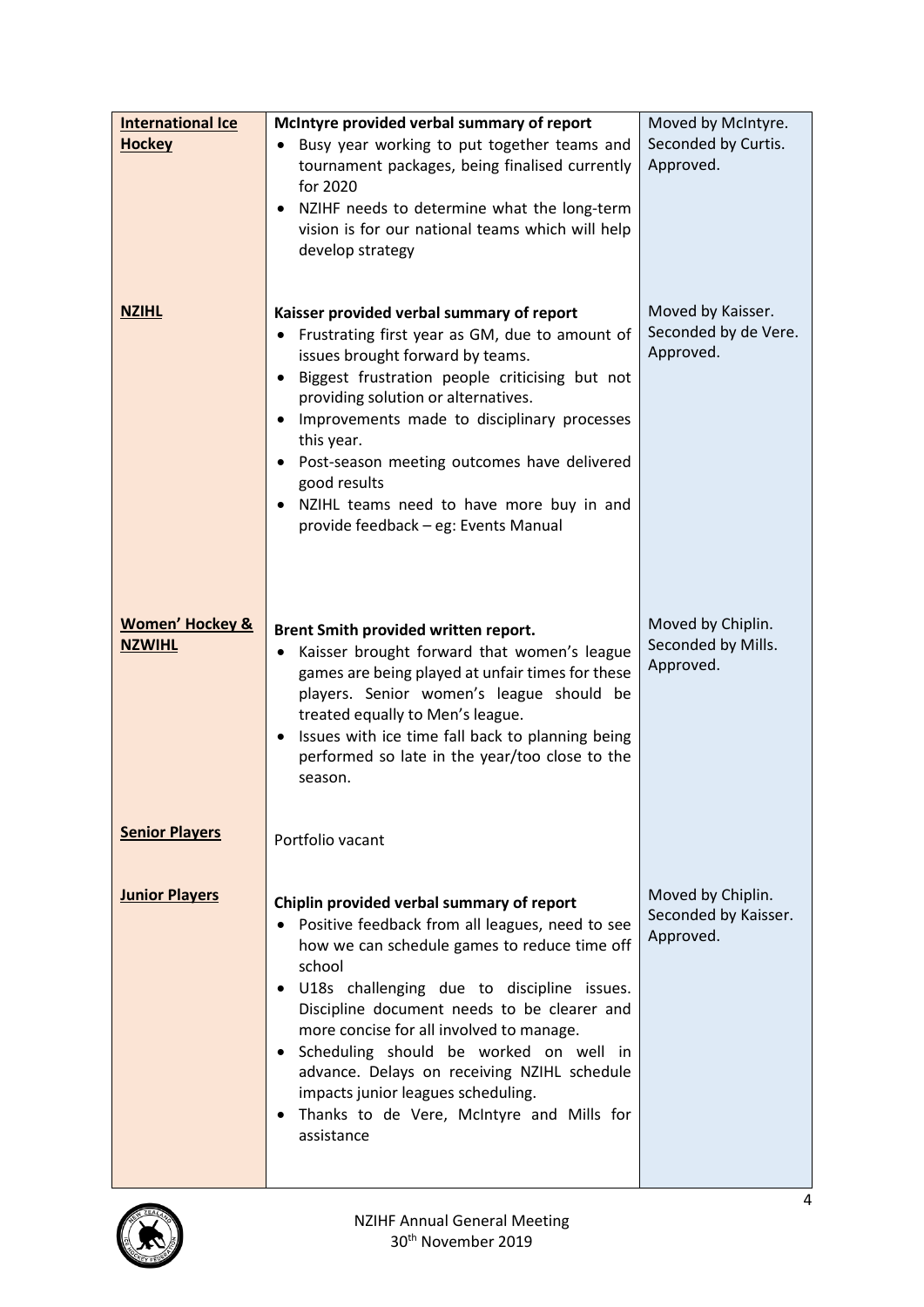| <b>Disciplinary</b>                                                   | No report supplied by Watson.                                                                                                                                                                                                                                                                                                                                                                                                                                                                                      |                                                            |
|-----------------------------------------------------------------------|--------------------------------------------------------------------------------------------------------------------------------------------------------------------------------------------------------------------------------------------------------------------------------------------------------------------------------------------------------------------------------------------------------------------------------------------------------------------------------------------------------------------|------------------------------------------------------------|
| Coordinator                                                           | Many issues during season.<br>Disciplinary<br>document needs to be reviewed.<br>To be discussed further by Management<br>Committee.                                                                                                                                                                                                                                                                                                                                                                                |                                                            |
| <b>Referee in Chief</b>                                               | Hissong provided verbal summary of report.<br>Busy year, working hard to become pro-active<br>$\bullet$<br>on many approaches relating to quality of<br>officiating and recruitment and retention.<br>• NZIHF needs to commit to growing officials<br>numbers throughout the regions.<br>Biggest barrier for a lot of people joining<br>officiating is abuse towards officials. This needs<br>to be stamped out of the game.<br>• Good to see increasing numbers of offshore<br>appointments for our NZ officials. | Moved by Hissong.<br>Seconded by<br>Matthews.<br>Approved. |
| <b>Coaching &amp;</b><br><b>National Skills</b><br><b>Development</b> | Blong provided verbal summary of report.<br>Regions need more buy in to develop growth of<br>the game. Funding available to NZIHF to make<br>these things possible so money shouldn't be<br>barrier.<br>Regions should be working together to share<br>knowledge on growing all areas of the game<br>• Growth of camps nationwide will increase<br>participation and volunteer roles across the<br>sport - parents step up to help when they see a<br>high-quality product                                         | Moved by Blong.<br>Seconded by Kaisser.<br>Approved.       |

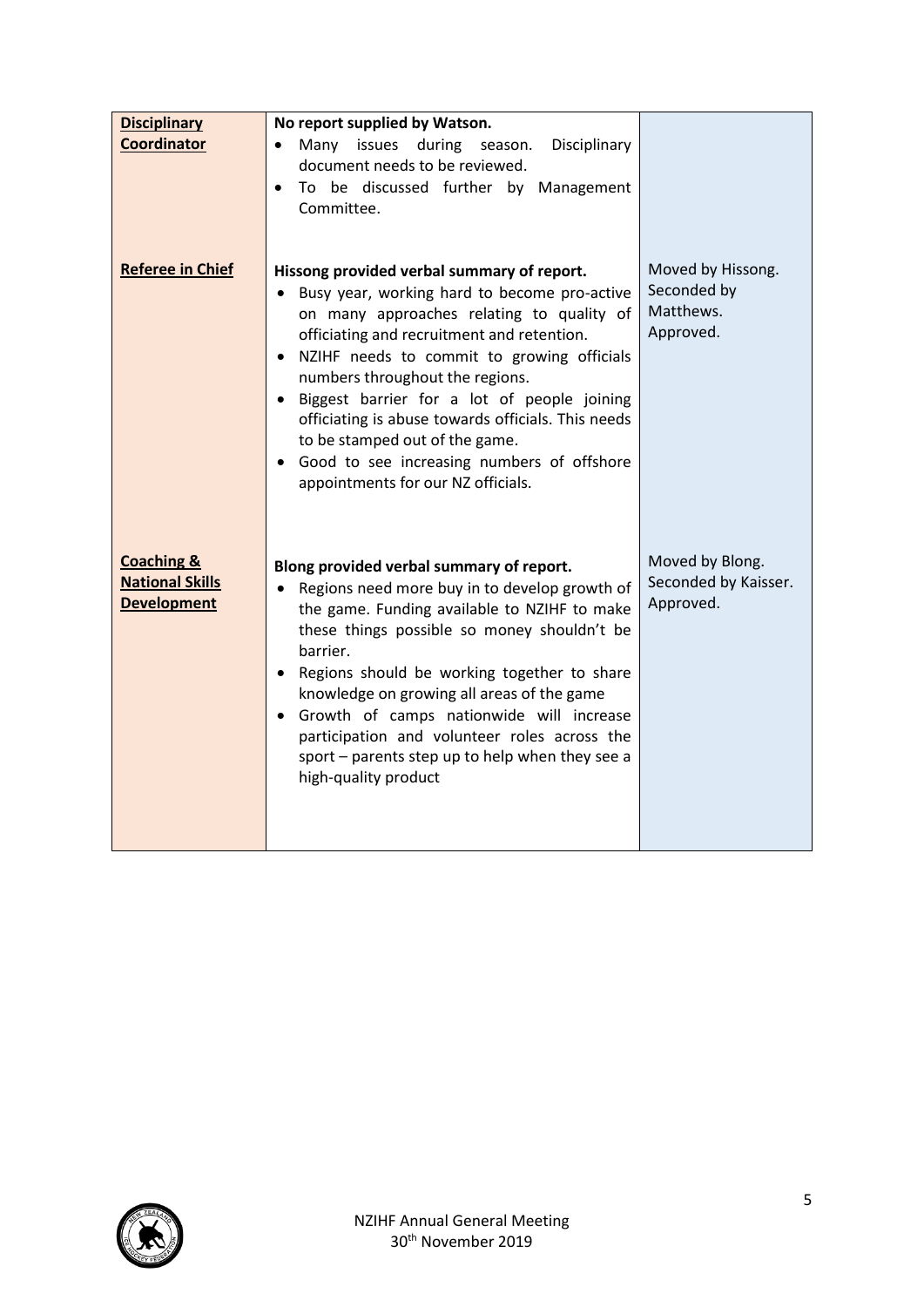| <b>Election of Officers</b>               |                                                                                                         |                                                                        |
|-------------------------------------------|---------------------------------------------------------------------------------------------------------|------------------------------------------------------------------------|
|                                           |                                                                                                         |                                                                        |
| <b>President</b>                          | Andy Mills.<br>Seconded by McIntyre.<br>All in favour. Approved.                                        | Mills appointed as<br>President.                                       |
| <b>Vice President</b>                     | Steve Reid.<br>Seconded by Curtis.<br>All in favour. Approved.                                          | Reid appointed as<br><b>Vice President</b>                             |
| <b>International Ice</b><br><b>Hockey</b> | Wayne Curtis.<br>Seconded by Chiplin.<br>All in favour. Approved.                                       | Curtis appointed as<br>International Ice<br>Hockey officer.            |
| <b>National Ice</b><br><b>Hockey</b>      | Debbie Chiplin.<br>Seconded by Reid.<br>All in favour. Approved.                                        | Chiplin appointed as<br>National Ice Hockey<br>officer.                |
| <b>Election of NZIHF</b>                  |                                                                                                         |                                                                        |
| <b>Management</b><br><b>Committee</b>     |                                                                                                         |                                                                        |
| <b>Treasurer</b>                          | Karen Messenger                                                                                         | All in favour.<br>Approved.                                            |
| Auckland                                  | Michael Domigan & Wayne Curtis                                                                          |                                                                        |
| Canterbury                                | Bevan Murdoch & Debbie Chiplin                                                                          |                                                                        |
| Southern                                  | Steve Reid & Jason Power                                                                                |                                                                        |
| <b>Appointments</b><br>(for 2019)         |                                                                                                         |                                                                        |
| <b>Archives</b>                           | No nominations.                                                                                         |                                                                        |
| <b>Auditors</b>                           | To be discussed at Management Committee to<br>determine if auditor should be separate to<br>accountant. |                                                                        |
| <b>Disciplinary</b><br>Coordinator        | Jason Power.                                                                                            | Moved by Power.<br>Seconded by Chiplin.<br>All in favour.<br>Approved. |
| <b>Fundraising</b>                        | Wayne Curtis.                                                                                           | Moved by Curtis.<br>Seconded by Spiller.<br>All in favour.             |

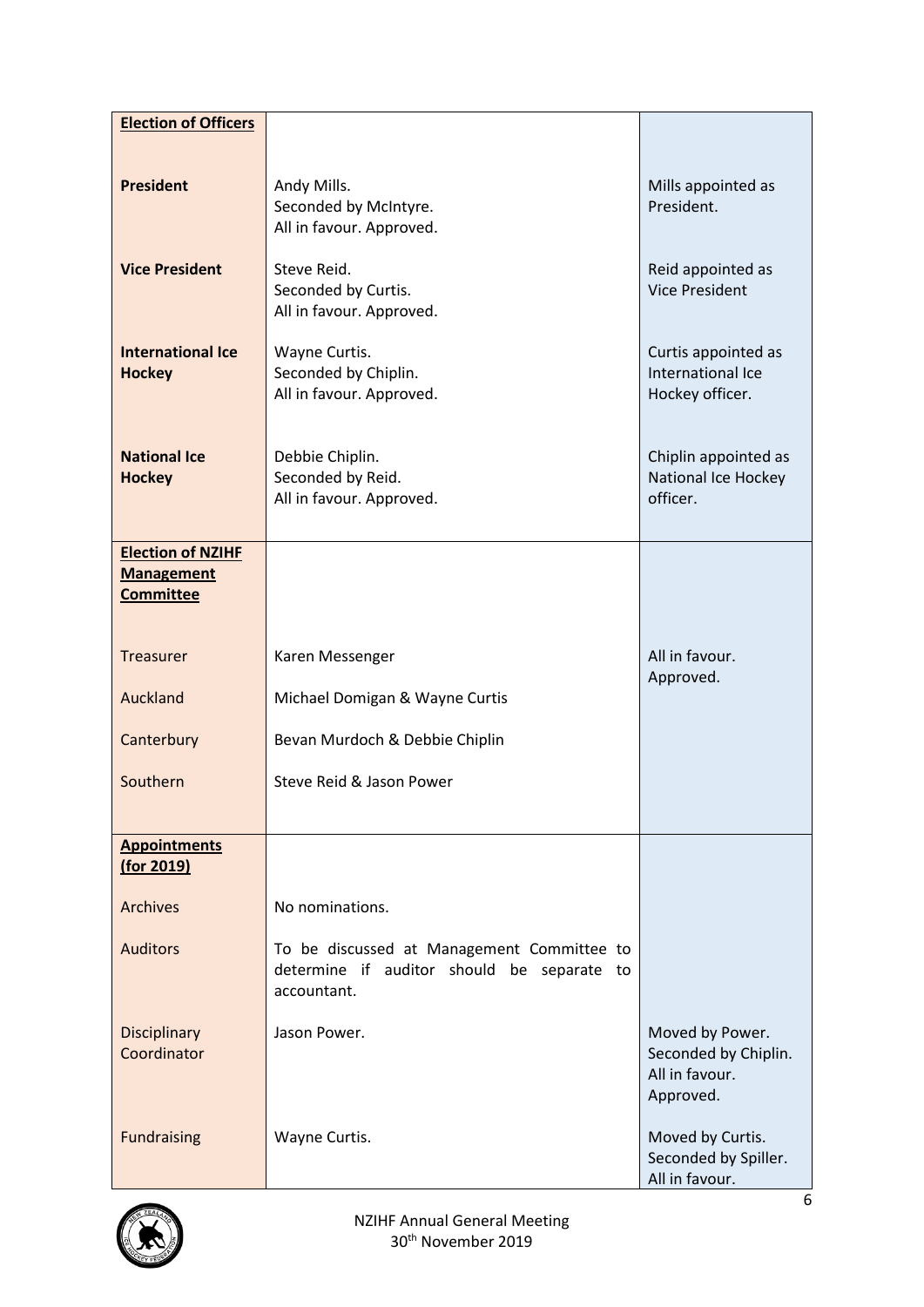|                                  |                  | Approved.                                                                 |
|----------------------------------|------------------|---------------------------------------------------------------------------|
|                                  |                  |                                                                           |
| <b>Health &amp; Safety</b>       | Quentin Blair.   | Moved by McIntyre.<br>Seconded by Chiplin.<br>All in favour.<br>Approved. |
| <b>Junior Leagues</b>            | Debbie Chiplin.  | Moved by Chiplin.<br>Seconded by Rice. All<br>in favour. Approved.        |
| <b>Marketing</b>                 | Michael Domigan. | Moved by Domigan.<br>Seconded by Chiplin.<br>All in favour.<br>Approved.  |
| Medical                          | Bret Dougherty.  | Moved by Dougherty.<br>Seconded by Power.<br>All in favour.<br>Approved.  |
| <b>NZWIHL General</b><br>Manager | Brent Smith.     | Moved by McIntyre.<br>Seconded by Curtis.<br>All in favour.<br>Approved.  |
| <b>Police Vetting</b>            | Michael Stitely. | Moved by Curtis.<br>Seconded by Reid.<br>All in favour.<br>Approved.      |
| Referee in Chief                 | Ryan Hissong.    | Moved by Hissong.<br>Seconded by Rice. All<br>in favour. Approved.        |
| Registrar                        | Karen Messenger. | Moved by McIntyre.<br>Seconded by Mills. All                              |
| <b>Senior Players</b>            | Vacant           | in favour. Approved.                                                      |
| <b>Women's Hockey</b>            | Vacant           |                                                                           |
| Coaching<br>Coordinator          | Darren Blong.    | Moved by Blong.<br>Seconded by Spiller.<br>All in favour.<br>Approved.    |

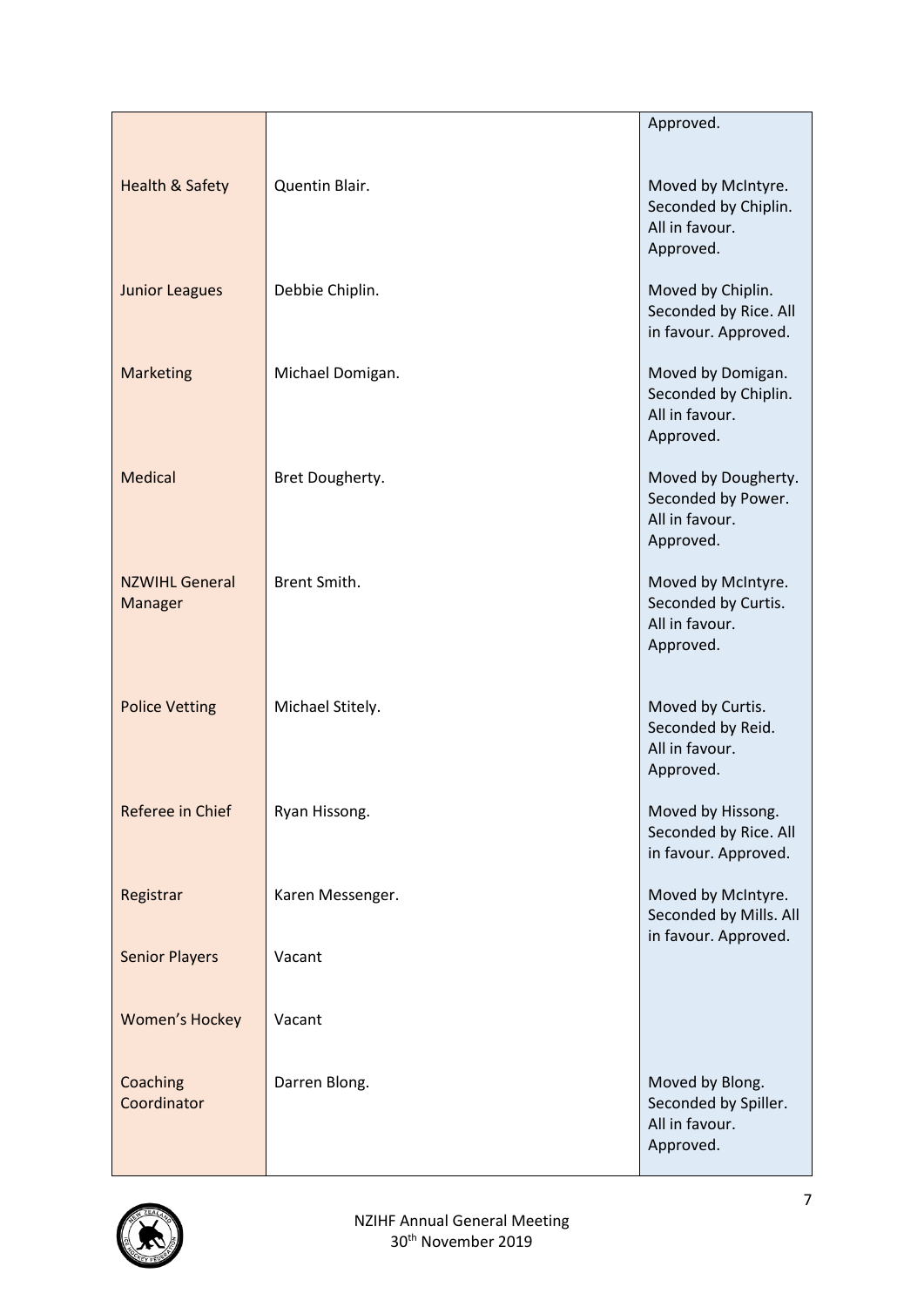| 2021 Registration<br><b>Fees</b> | Discussion held on fee structure.<br>Regions want to know what they are getting for<br>their registration fees.<br>NZIHF should be communicating directly to<br>$\bullet$<br>players, to explain what is happening nationally<br>- this shows how the money is being spent.<br>2020 Fees remain as decided at December 2019<br>AGM<br><b>2021 Fees:</b><br>LTP: \$0.00<br>Associates: \$10.00<br>Junior Under 21: \$40.00<br>Senior 21 & Over: \$50.00                                                                                                                                                                                                                                         | Management<br>Committee Vote.<br>All in Favour.<br>Approved.                                             |
|----------------------------------|------------------------------------------------------------------------------------------------------------------------------------------------------------------------------------------------------------------------------------------------------------------------------------------------------------------------------------------------------------------------------------------------------------------------------------------------------------------------------------------------------------------------------------------------------------------------------------------------------------------------------------------------------------------------------------------------|----------------------------------------------------------------------------------------------------------|
| <b>Life Memberships</b>          | Steve Reid nominated Dianne Elliot of Southern.<br>Reid gave overview of Elliot's contributions to<br>$\bullet$<br>ice hockey in New Zealand.                                                                                                                                                                                                                                                                                                                                                                                                                                                                                                                                                  | Moved by Reid.<br>Management<br>Committee Vote.<br>All in favour.<br>Approved.                           |
| <b>General Business</b>          | <b>Changes to Constitution:</b><br><b>Discussion</b><br>held<br>of<br>around<br>section<br>40<br>of<br>Constitution<br>relating<br>restriction<br>to<br>Management Committee member based<br>on<br>employment and/or NZIHF supplier status.<br>To be investigated further and reviewed by<br>$\bullet$<br>Management Committee.<br>Discussion held on adding section to formalise<br>NZIHF Officer position lengths<br>Was missed from first version of Constitution<br>McIntyre moved that position durations be<br>defined as follows:<br>o President two-year term;<br>O Vice President one-year term;<br>o International Ice Hockey one-year term;<br>o National Ice Hockey one-year term. | Moved by McIntyre.<br>Seconded by Reid.<br>Management<br>Committee vote - All<br>in favour.<br>Approved. |